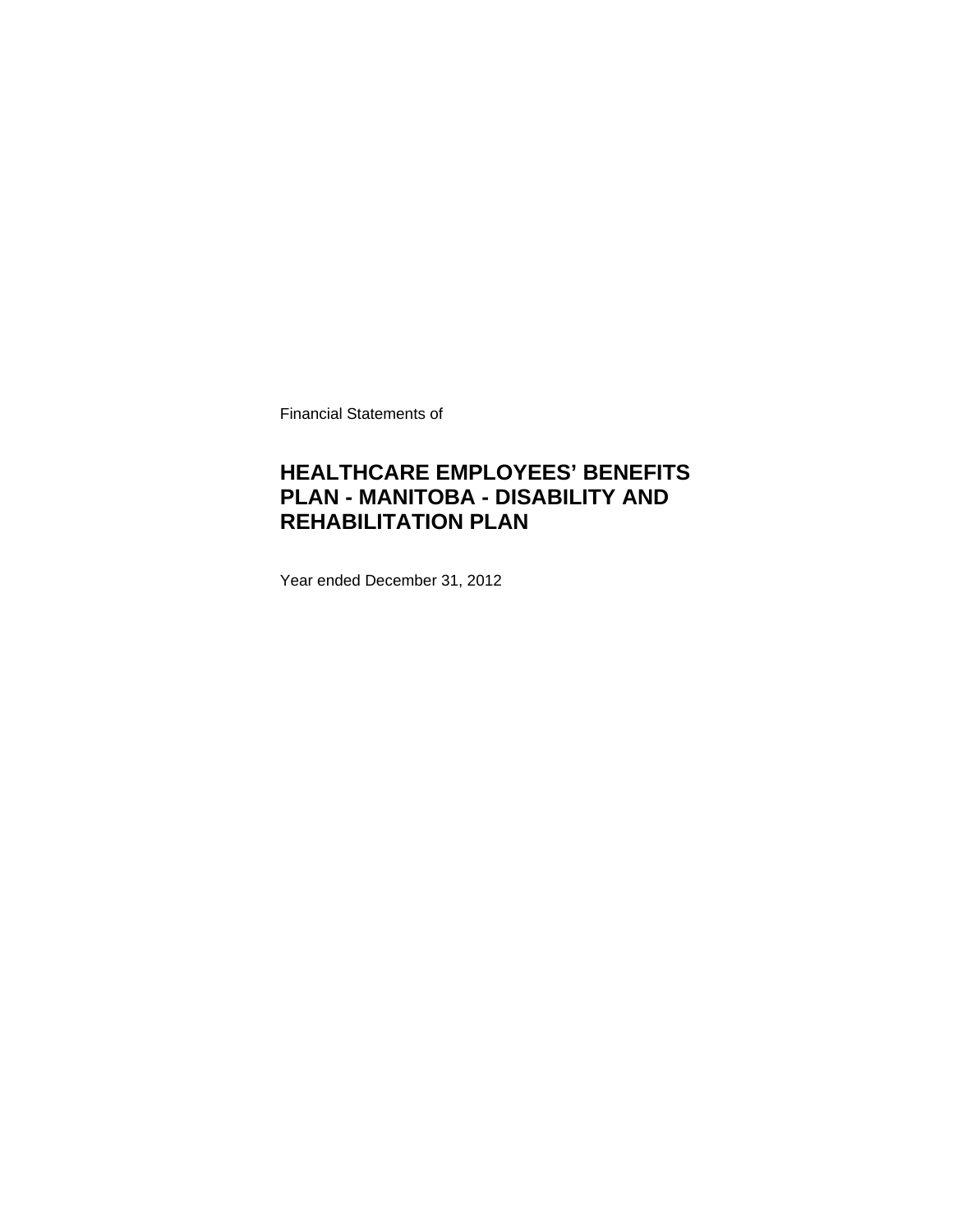

**KPMG LLP**<br> **Chartered Accountants**<br> **Chartered Accountants**<br>
Tax (204) 957-0808 **Chartered Accountants**<br>Suite 2000 - One Lombard Place Winnipeg MB R3B 0X3 Canada

Internet www.kpmg.ca

## **INDEPENDENT AUDITORS' REPORT**

To the Board of Trustees of Healthcare Employees' Benefits Plan - Manitoba - Disability and Rehabilitation Plan

We have audited the accompanying financial statements of the Healthcare Employees' Benefits Plan - Manitoba - Disability and Rehabilitation Plan, which comprise the statement of financial position as at December 31, 2012, the statements of changes in net assets available for benefits and changes in benefit obligations for the year then ended, and notes, comprising a summary of significant accounting policies and other explanatory information.

#### *Management's Responsibility for the Financial Statements*

Management is responsible for the preparation and fair presentation of these financial statements in accordance with Canadian accounting standards for pension plans, and for such internal control as management determines is necessary to enable the preparation of financial statements that are free from material misstatement, whether due to fraud or error.

## *Auditors' Responsibility*

Our responsibility is to express an opinion on these financial statements based on our audit. We conducted our audit in accordance with Canadian generally accepted auditing standards. Those standards require that we comply with ethical requirements and plan and perform the audit to obtain reasonable assurance about whether the financial statements are free of material misstatement.

An audit involves performing procedures to obtain audit evidence about the amounts and disclosures in the financial statements. The procedures selected depend on our judgment, including the assessment of the risks of material misstatement of the financial statements, whether due to fraud or error. In making those risk assessments, we consider internal control relevant to the entity's preparation and fair presentation of the financial statements in order to design audit procedures that are appropriate in the circumstances, but not for the purpose of expressing an opinion on the effectiveness of the entity's internal control. An audit also includes evaluating the appropriateness of accounting policies used and the reasonableness of accounting estimates made by management, as well as evaluating the overall presentation of the financial statements.

We believe that the audit evidence we have obtained is sufficient and appropriate to provide a basis for our audit opinion.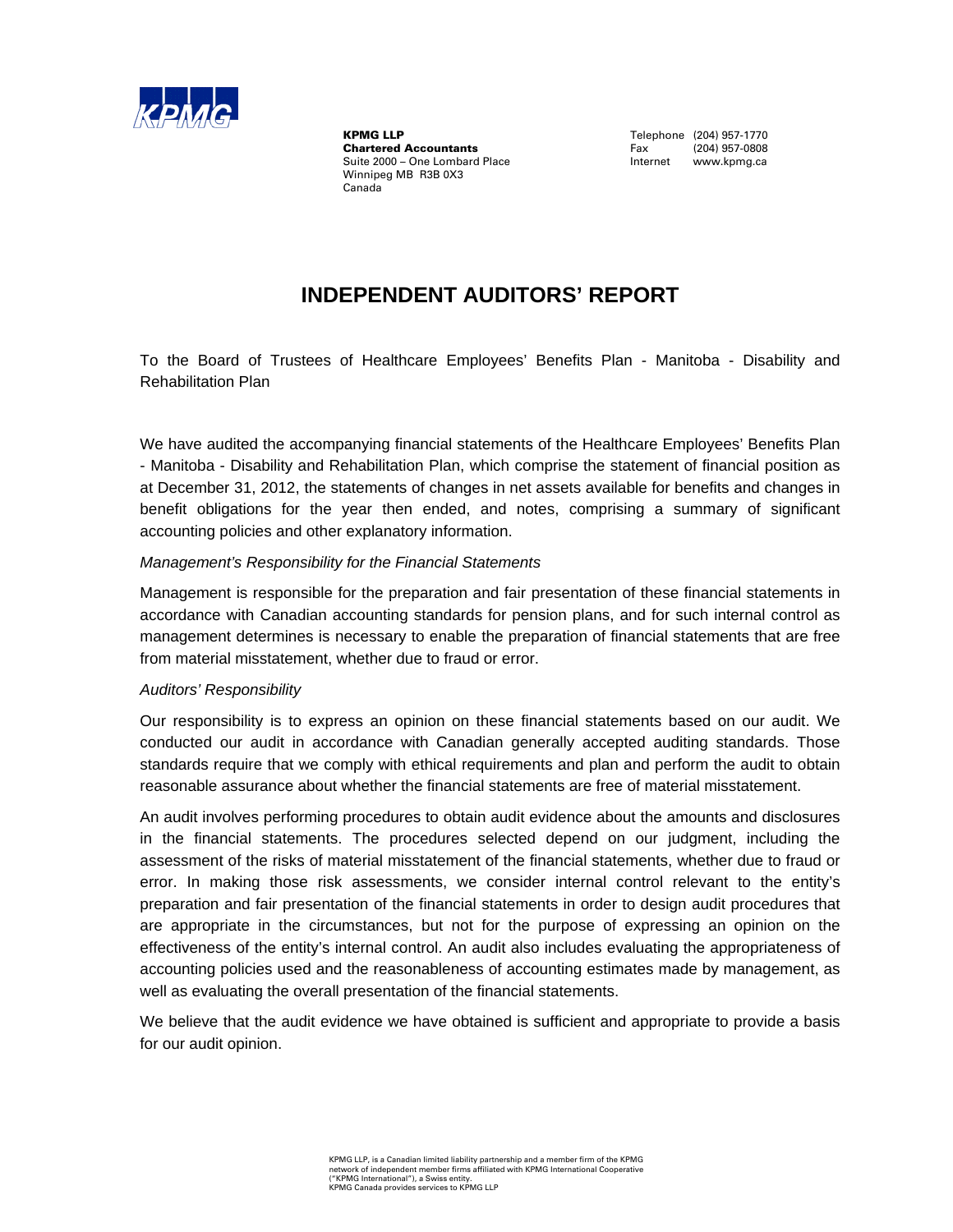

## *Opinion*

In our opinion, the financial statements present fairly, in all material respects, the financial position of Healthcare Employees' Benefits Plan - Manitoba - Disability and Rehabilitation Plan as at December 31, 2012, and its changes in net assets available for benefits and its changes in benefit obligations for the year then ended in accordance with Canadian accounting standards for pension plans.

 $KPMG$  11P

Chartered Accountants

June 19, 2013

Winnipeg, Canada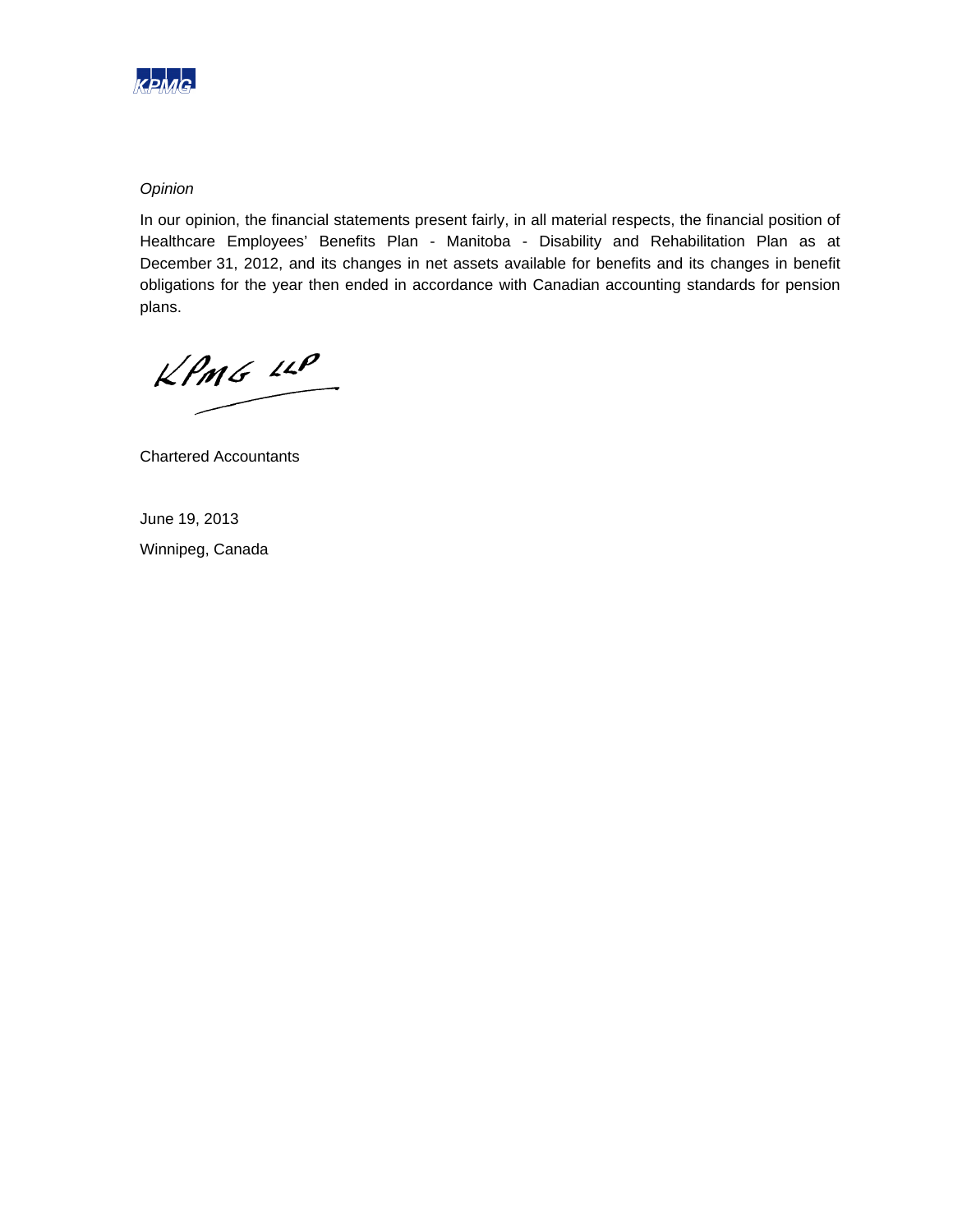Statement of Financial Position

December 31, 2012, with comparative figures for 2011

|                                                                                   |    | 2012          |    | 2011          |
|-----------------------------------------------------------------------------------|----|---------------|----|---------------|
| Assets                                                                            |    |               |    |               |
| Cash                                                                              | S  | 6,021,729     | \$ | 6,014,495     |
| Premiums receivable                                                               |    | 2,860,377     |    | 2,584,434     |
| Other receivables                                                                 |    | 239,716       |    | 127,449       |
| Prepaid expenses                                                                  |    | 50,604        |    | 52,077        |
| Due from Manulife Financial (note 3)                                              |    | 55,150        |    | 71,806        |
| Capital assets (note 4)                                                           |    | 342,725       |    | 514,088       |
| Investments (note 5)                                                              |    | 181, 313, 768 |    | 167,702,144   |
| <b>Total assets</b>                                                               |    | \$190,884,069 |    | \$177,066,493 |
| Liabilities                                                                       |    |               |    |               |
| Claims payable and accrued liabilities                                            | \$ | 791,276       | S  | 706,733       |
| Government remittances payable                                                    |    | 365,311       |    | 352,864       |
| Due to Healthcare Employees' Pension Plan - Manitoba<br>(note 14)                 |    | 439,605       |    | 579,806       |
| Obligation for IBNR (note 8)                                                      |    | 22,397,000    |    | 19,159,000    |
| <b>Total liabilities</b>                                                          |    | 23,993,192    |    | 20,798,403    |
| Net assets available for benefits                                                 |    | 166,890,877   |    | 156,268,090   |
| Actuarial value of benefit obligations (note 9):<br>Disabled lives                |    | 102,849,000   |    | 88,645,000    |
| Commitment (note 15)                                                              |    |               |    |               |
| Excess of net assets available for benefits over<br>benefit obligations (note 10) | S  | 64,041,877    | s  | 67,623,090    |

See accompanying notes to financial statements.

Approved by the Trustees: Ghair Malandri Vice-Chair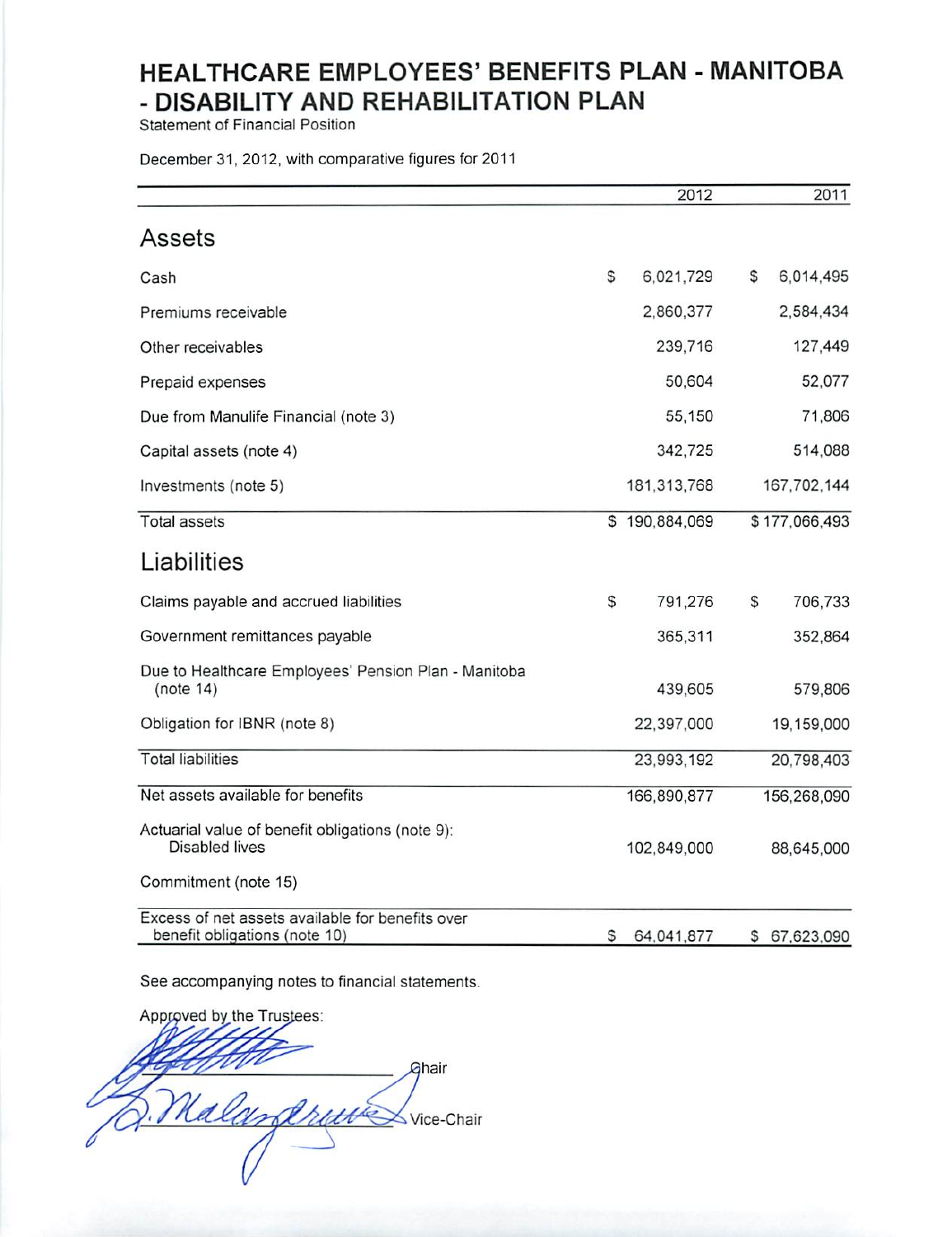Statement of Changes in Net Assets Available for Benefits

Year ended December 31, 2012, with comparative figures for 2011

|                                                      | 2012              | 2011              |
|------------------------------------------------------|-------------------|-------------------|
| Increase in net assets:                              |                   |                   |
| Premiums                                             | \$<br>39,311,865  | 36,675,250<br>\$. |
| Investment income                                    | 13,732,076        | 6,958,389         |
| Current period change in fair value of investments   |                   | 6,490,228         |
|                                                      | 53,043,941        | 50,123,867        |
| Decrease in net assets:                              |                   |                   |
| Current period change in fair value of investments   | 5,542,015         |                   |
| Claims incurred                                      | 27,404,842        | 23,789,117        |
| Claims - related expenses                            | 1,478,674         | 1,086,605         |
| Administrative expenses (notes 6 and 14)             | 4,757,623         | 4,516,477         |
|                                                      | 39,183,154        | 29,392,199        |
| Increase in net assets before change in obligation   |                   |                   |
| for IBNR                                             | 13,860,787        | 20,731,668        |
| Change in obligation for IBNR                        | (3,238,000)       | 1,022,000         |
| Increase in net assets available for benefits        | 10,622,787        | 21,753,668        |
| Net assets available for benefits, beginning of year | 156,268,090       | 134,514,422       |
| Net assets available for benefits, end of year       | \$<br>166,890,877 | \$156,268,090     |

See accompanying notes to financial statements.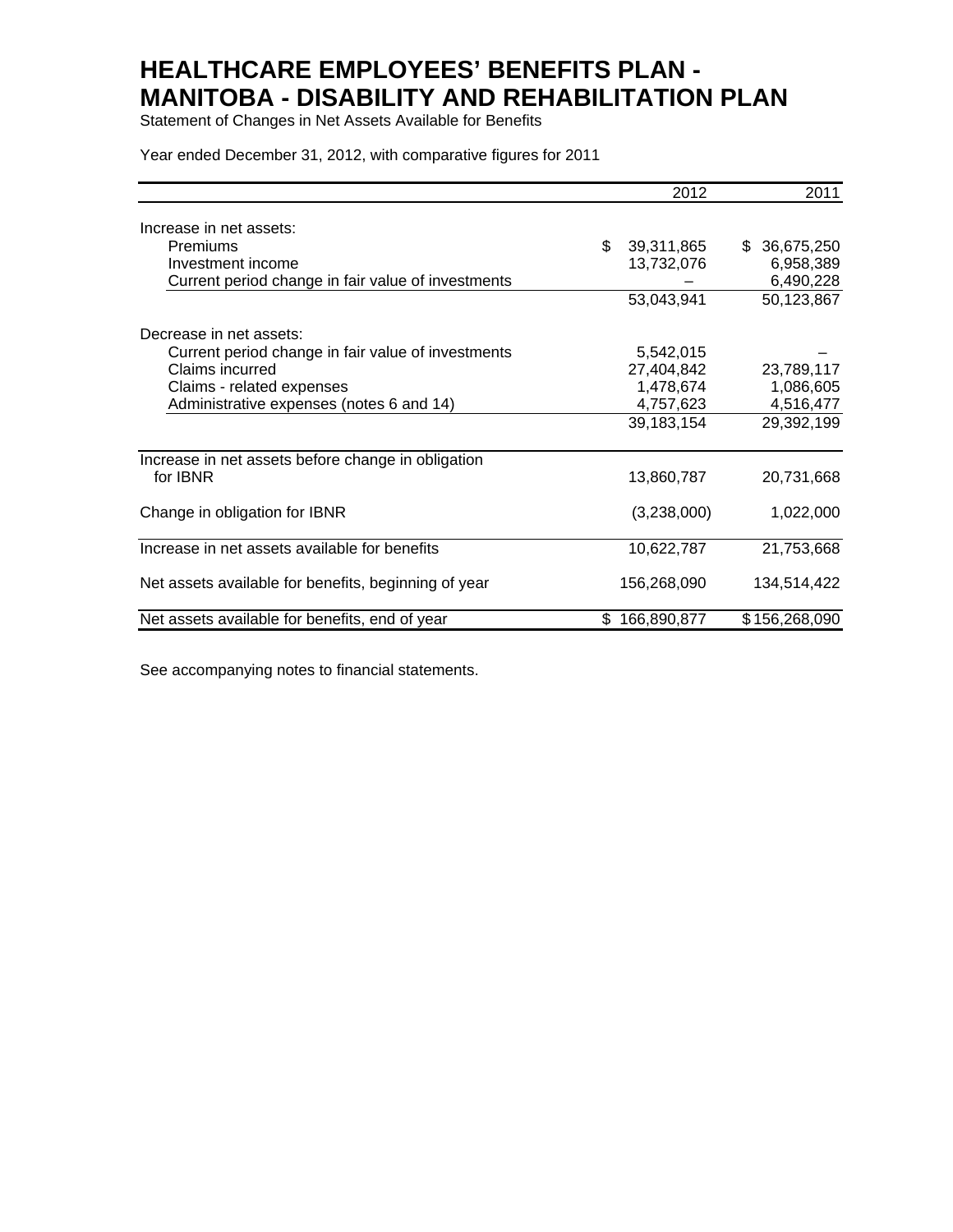Statement of Changes in Benefit Obligations

Year ended December 31, 2012, with comparative figures for 2011

|                                                                             |   | 2012                     | 2011                       |
|-----------------------------------------------------------------------------|---|--------------------------|----------------------------|
| Actuarial value of benefit obligations, beginning of year<br>Claims accrued | S | 88,645,000<br>38,318,000 | \$81,803,000<br>40,363,000 |
| Claims paid                                                                 |   | (28, 883, 000)           | (24, 876, 000)             |
| Interest accrued on benefits                                                |   | 3,744,000                | 3,343,000                  |
| Effect of experience gains and losses                                       |   | (4,813,000)              | (14,072,000)               |
| Effect of addition of cost of living benefits                               |   | 3,930,000                | 2,737,000                  |
| Effect of change in valuation basis                                         |   | 1,908,000                | (653,000)                  |
|                                                                             |   |                          |                            |
| Actuarial value of benefit obligations, end of year                         |   | 102,849,000              | 88,645,000<br>\$           |

See accompanying notes to financial statements.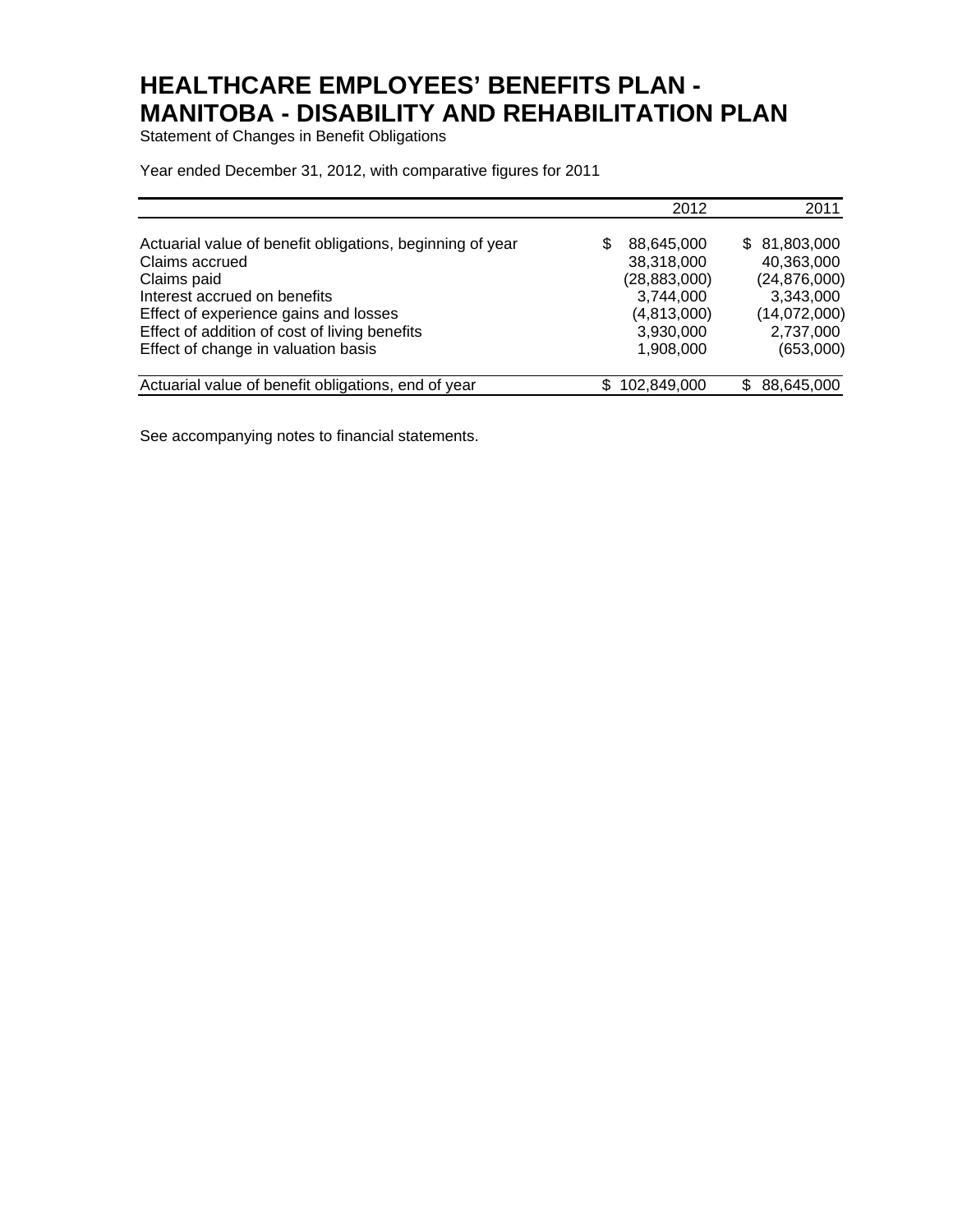Notes to Financial Statements

Year ended December 31, 2012

#### **1. General and description of the Plan:**

The Healthcare Employees' Benefits Plan - Manitoba (HEBP) is jointly trusteed which includes the disability and rehabilitation plan (the Plan) for healthcare employees in Manitoba.

The Plan is registered as a health and welfare trust under the *Income Tax Act* and is not subject to income taxes*.*

The Plan was established on October 1, 1988 to administer the long-term disability plan for employees of participating healthcare facilities of Manitoba. The employees' share of the Plan was insured with Manulife Financial for claims with disability dates on or before May 31, 2002 (Insured Plan). The employers' share of the Plan was self-insured for claims with disability dates on or before May 31, 2002, but administered by Manulife Financial on an Administrative Services Only (ASO Plan) basis. Claims adjudication for the Plan is provided by Manulife Financial for claims with disability dates on or before May 31, 2002. Claims with disability dates on or after June 1, 2002 are self-administered and self-insured.

## **2. Significant accounting policies:**

(a) Basis of presentation:

The Plan follows the Canadian accounting standards for pension plans for accounting policies related to its investment portfolio and benefit obligations. In selecting or changing accounting policies that do not relate to its investment portfolio or benefit obligations, the Plan complies on a consistent basis with Canadian accounting standards for private enterprises.

These financial statements are prepared on a going concern basis and present the aggregate financial position of the Plan as a separate financial reporting entity, independent of the participating employers and members. Only the assets and obligations to members eligible to participate in the Plan have been included in these financial statements. These financial statements do not portray the funding requirements of the Plan or the benefit security of the individual plan members.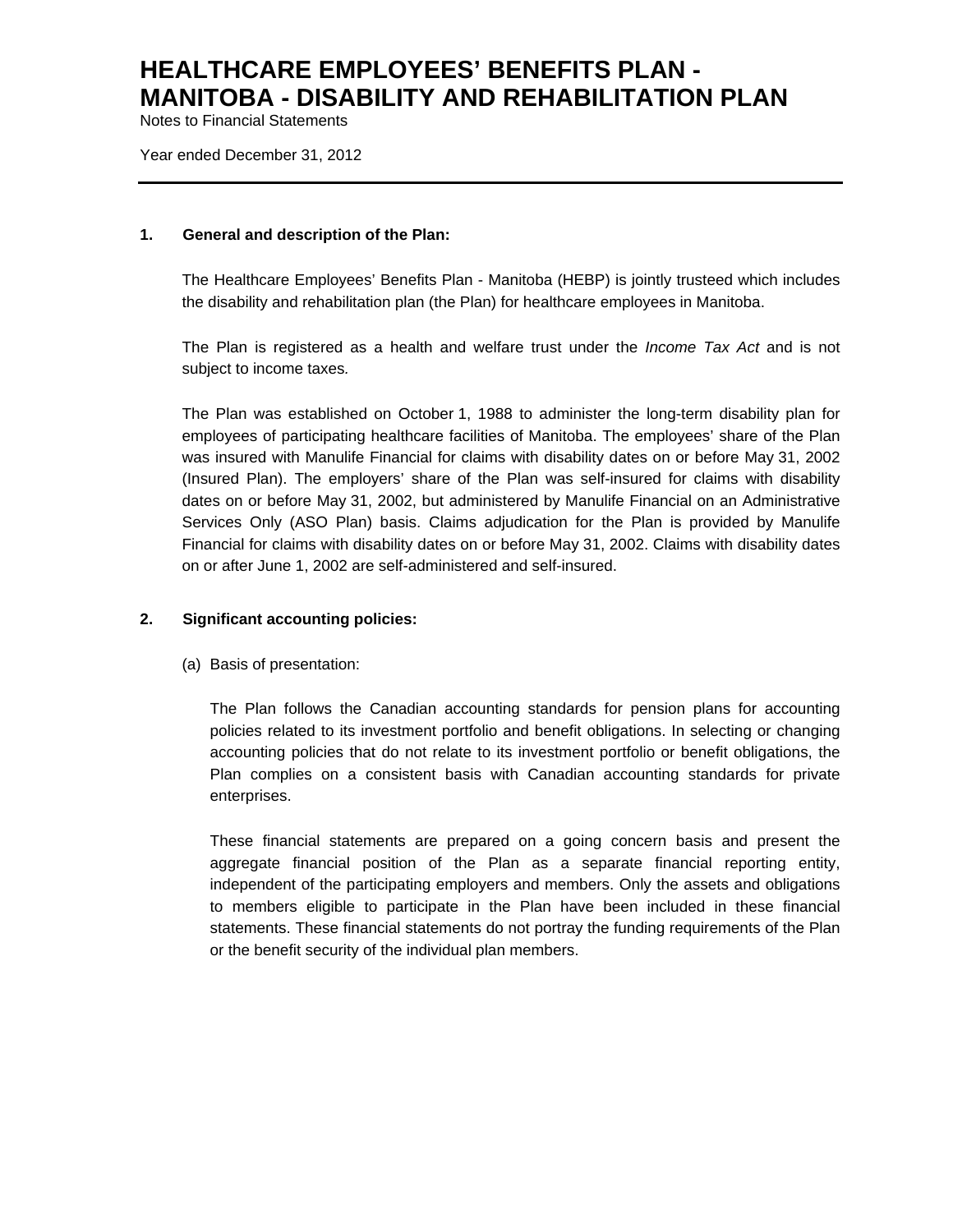Notes to Financial Statements (continued)

Year ended December 31, 2012

## **2. Significant accounting policies (continued):**

(b) Financial instruments:

Financial instruments are recorded at fair value on initial recognition. Freestanding derivative instruments that are not in a qualifying hedging relationship, cash and investments are subsequently measured at fair value. All other financial instruments are subsequently measured at cost or amortized cost, unless management has elected to carry the instruments at fair value. The Plan has elected not to carry any such financial instruments at fair value.

Transaction costs incurred on the acquisition of financial instruments measured subsequently at fair value are expensed as incurred. All other financial instruments are adjusted by transaction costs incurred on acquisition and financing costs. These costs are amortized using the straight-line method.

(c) Fair value measurement:

Fair value is the amount for which an asset could be exchanged, or a liability settled, between knowledgeable, willing parties in an arm's length transaction on the measurement date. The Plan uses closing market price for fair value measurement.

When available, the Plan measures the fair value of an instrument using quoted prices in an active market for that instrument. A market is regarded as active if quoted prices are readily and regularly available and represent actual and regularly occurring market transactions on an arm's length basis.

If a market for a financial instrument is not active, then the Plan establishes fair value using a valuation technique. Valuation techniques include using recent arm's length transactions between knowledgeable, willing parties (if available), reference to the current fair value of other instruments that are substantially the same, discounted cash flow analyses and option pricing models.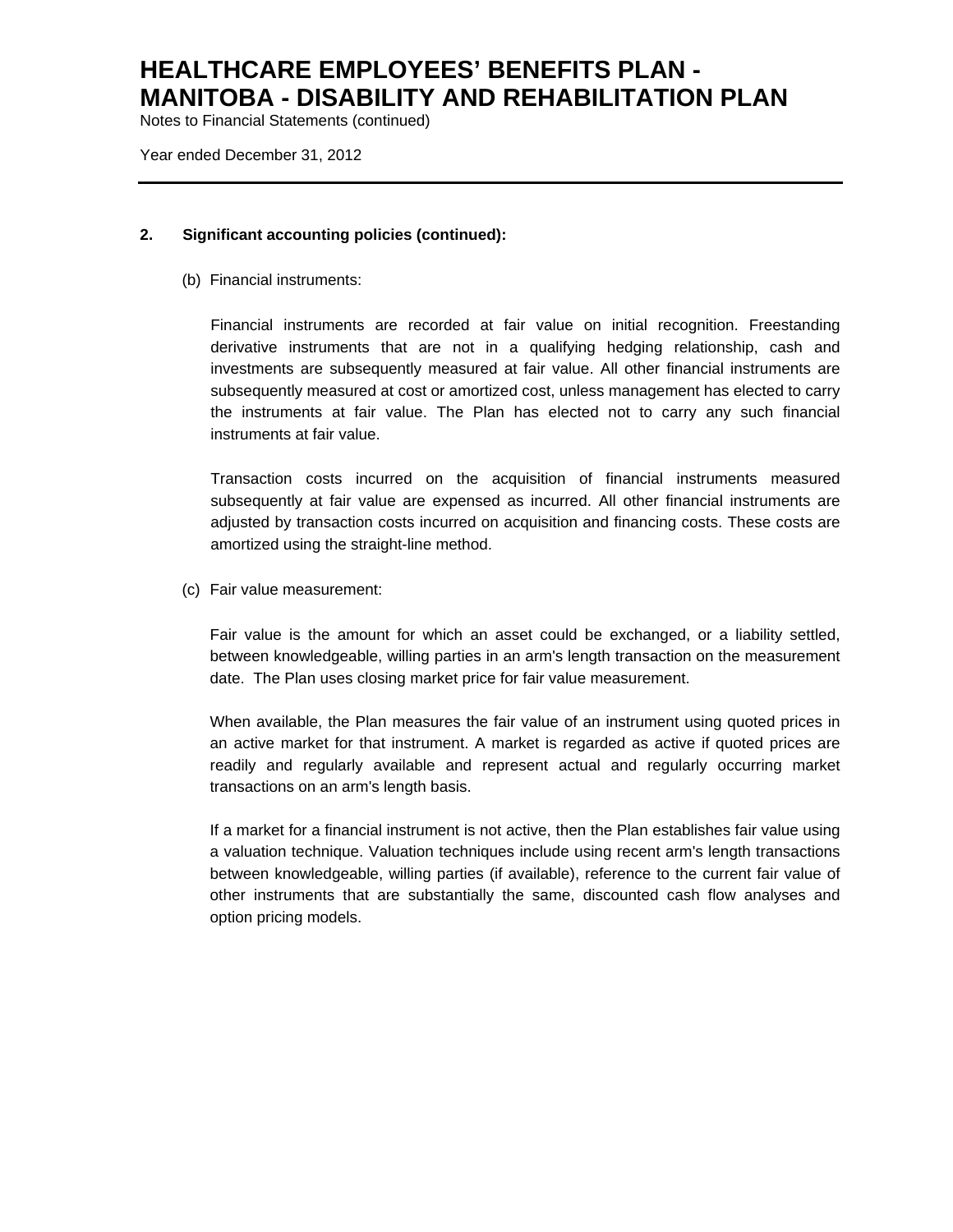Notes to Financial Statements (continued)

Year ended December 31, 2012

## **2. Significant accounting policies (continued):**

All changes in fair value, other than interest and dividend income, are recognized in the statement of changes in net assets available for benefits as part of the current period change in fair value of investments.

Bond pooled funds are recorded at fair values established by the respective fund trustee.

- (d) Investment transactions and income recognition:
	- (i) Investment transactions:

Investment transactions are accounted for on a trade date basis.

(ii) Income recognition:

Investment income includes interest and dividend income. Investment income has been accrued as reported by the issuer of the pooled funds.

(e) Capital assets:

Capital assets are recorded at cost less accumulated amortization. Repairs and maintenance costs are charged to expense. Betterments which extend the estimated useful life of an asset are capitalized. When a capital asset no longer contributes to the Plan's ability to provide services, its carrying amount is written-down to its residual value. Capital assets, which include computer projects, will be amortized on a straight-line basis over three years as the projects are completed.

(f) Premiums:

Premiums recorded in the statement of changes in net assets available for benefits include the employees' and employers' share of the premiums required for the disability coverage. Premiums are recorded on an accrual basis.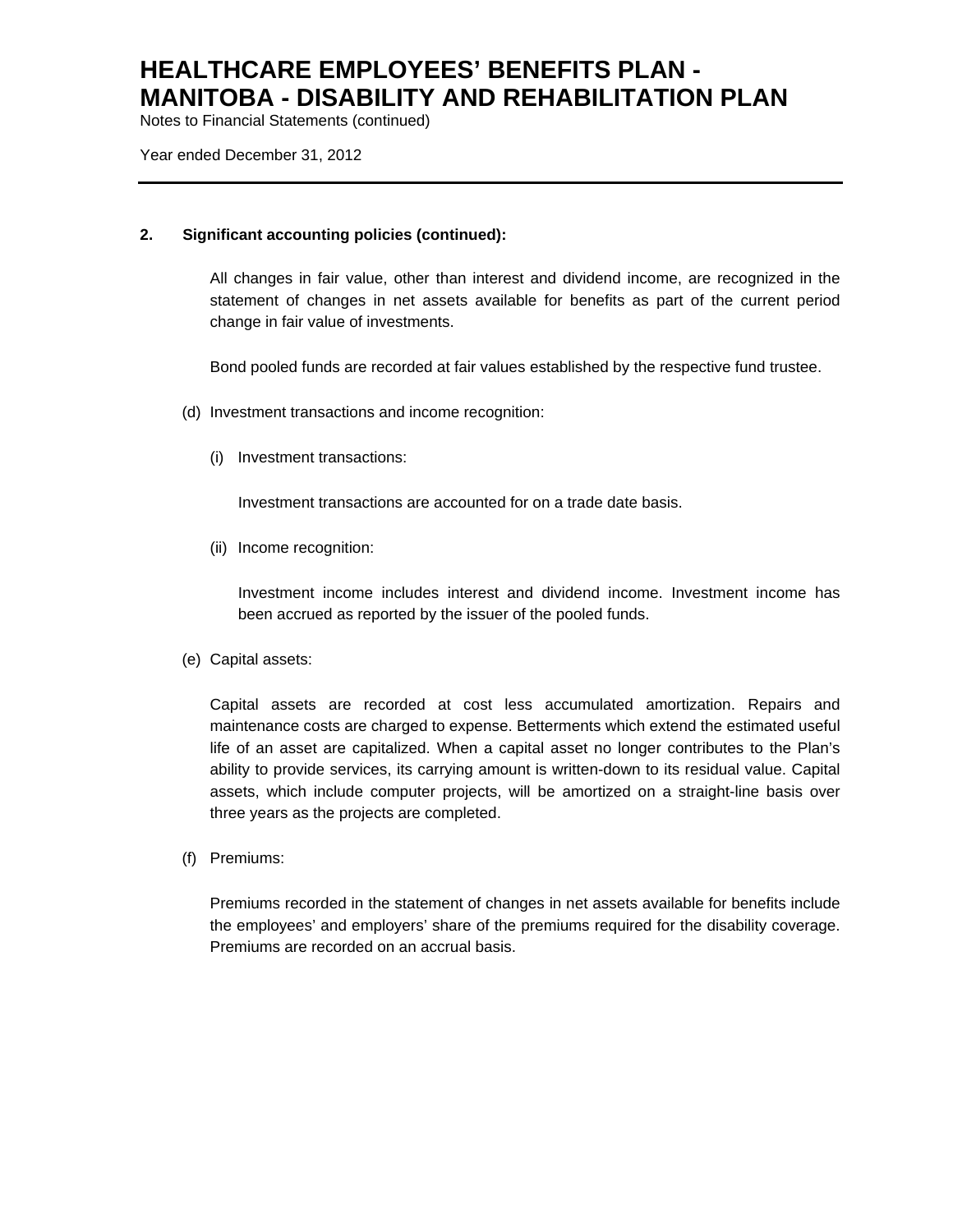Notes to Financial Statements (continued)

Year ended December 31, 2012

## **2. Significant accounting policies (continued):**

(g) Claims:

Claims are recorded in the period in which they are paid or payable. Any claims not paid at fiscal year-end are reflected in claims payable and accrued liabilities.

(h) Use of estimates:

The preparation of financial statements requires management to make estimates and assumptions that affect the reported amounts of assets and liabilities, the disclosure of contingent assets and liabilities at the date of the financial statements and the reported amounts of increases and decreases in net assets during the year. Significant items subject to such estimates and assumptions include the determination of the actuarial value of benefit obligations. Actual results could differ from those estimates.

## **3. Due from Manulife Financial:**

Due from Manulife Financial represents the ASO Plan surplus of \$55,150 (2011 - \$71,806). At May 31, 2002, the Trustees terminated the insured arrangement with Manulife Financial for claims with disability dates on or after June 1, 2002. Manulife Financial holds reserves to fund the fully insured portion of the claims with disability dates on or before May 31, 2002 until the release of all related liabilities.

Interest is earned on the due from Manulife Financial as follows: unrestricted deposit account balance at the 1-year GIC rate less 0.5 percent and on cash flows at 90-day T-bill rate less 0.5 percent.

Manulife Financial is to provide the Plan with terminal accounting in respect of the Insured Plan for the twelve year period from June 1, 2002 to May 31, 2014. The deficit of the Insured Plan as at May 31, 2002 will be carried over as the opening balance for the terminal accounting period, with the \$1,800,000 payment applied as a premium payment in the terminal accounting period. Any surplus generated during the terminal accounting period will first be applied to the deficit carried forward from May 31, 2002 and any other deficits arising during the terminal accounting period. Manulife Financial is obliged to pay the Plan any remaining surplus at the end of the terminal accounting period within 60 days thereof, together with interest from May 31, 2014 to the date of payment. Should the Insured Plan generate a deficit during the terminal accounting period or generate a surplus that is insufficient to eliminate the deficit existing as of May 31, 2002, no further amounts shall be owing or paid by the Plan in respect of any deficit existing at the end of the terminal accounting period.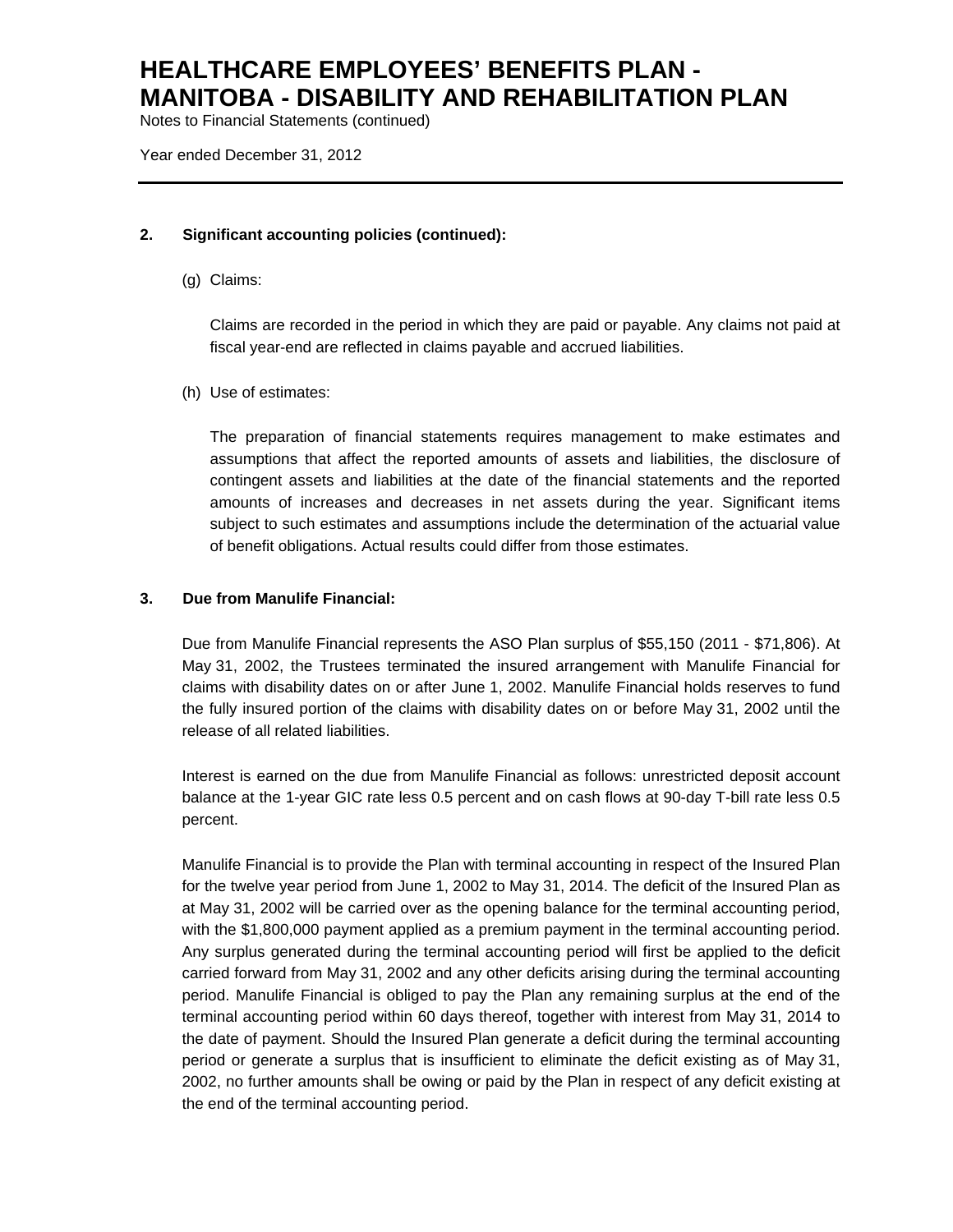Notes to Financial Statements (continued)

Year ended December 31, 2012

## **4. Capital assets:**

|                   |             |                                     | 2012              | 2011              |
|-------------------|-------------|-------------------------------------|-------------------|-------------------|
|                   |             | Accumulated<br>Cost<br>amortization | Net book<br>value | Net book<br>value |
| Computer projects | \$1,769,507 | \$1,426,782                         | \$<br>342.725     | 514.088           |

#### **5. Investments:**

|                   | 2012          | 2011          |
|-------------------|---------------|---------------|
| Bond pooled funds | \$181,313,768 | \$167,702,144 |

Investments are held in bond pooled funds which earned a return of 4.8 percent (2011 - 8.9 percent).

#### **6. Administrative expenses:**

|                                | 2012            | 2011            |
|--------------------------------|-----------------|-----------------|
| Salaries and benefits          | \$<br>2,869,235 | \$<br>3,002,219 |
| Investment management fees     | 169,949         | 255,845         |
| Amortization of capital assets | 171,363         | 98,949          |
| Trustee and custodial fees     | 82,165          | 81,701          |
| <b>Actuarial fees</b>          | 144,430         | 42,629          |
| Audit fees                     | 41,607          | 44,237          |
| Legal fees                     | 66,915          | 13,812          |
| Other administrative expenses  | 1,211,959       | 977,085         |
|                                | 4,757,623       | 4,516,477       |

## **7. Role of the actuary:**

The actuary, Morneau Shepell, has been appointed pursuant to the Trust Agreement. With respect to the preparation of financial statements, the actuary has been engaged to carry out an estimation of the Plan's obligations for IBNR and disabled lives to the members. The estimation is made in accordance with accepted actuarial practice and reported thereon to the Board of Trustees. In performing the estimation of the liabilities, which are by their nature inherently variable, assumptions are made as to future claims, members' ages, benefit amounts, rates of recovery and interest rates.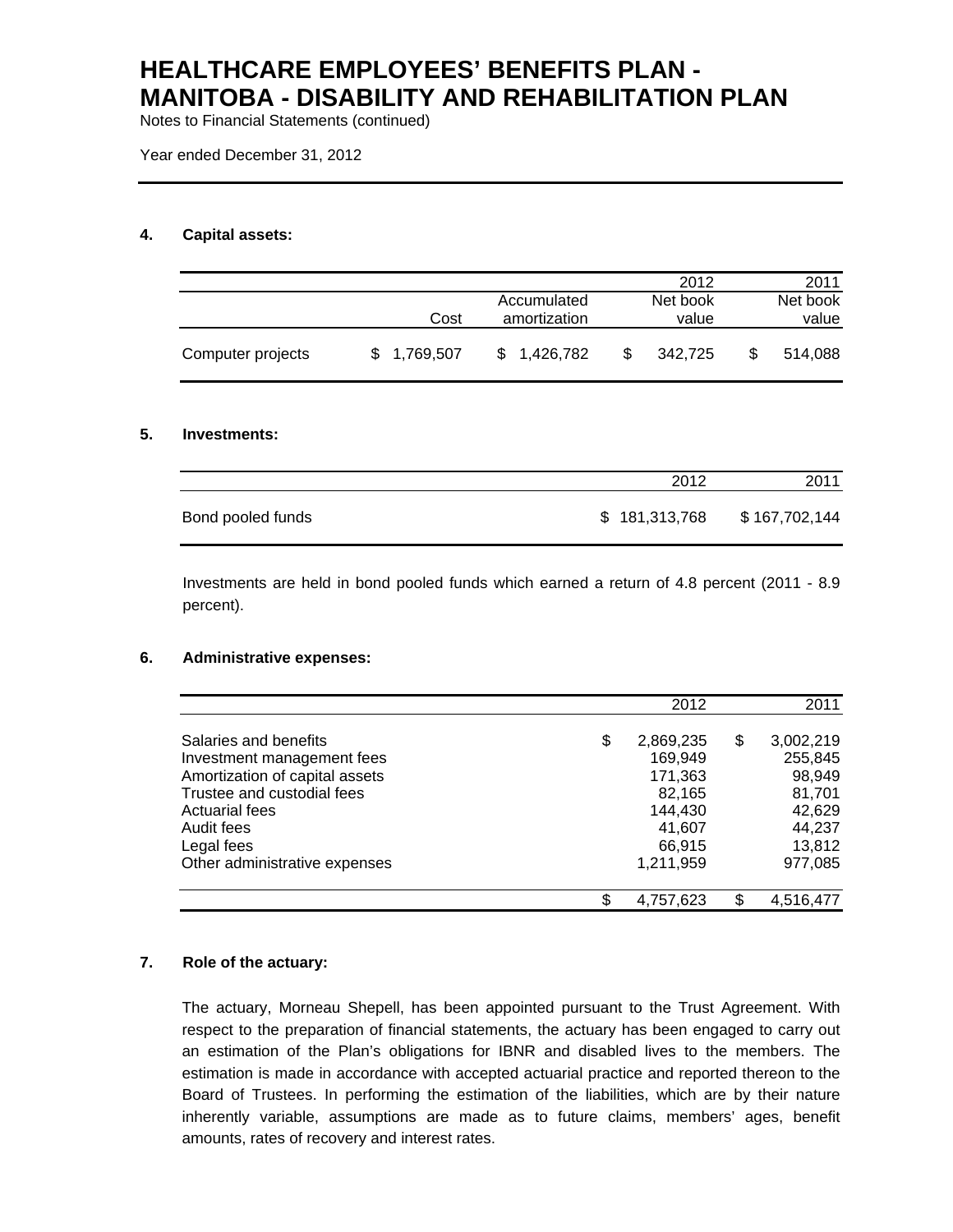Notes to Financial Statements (continued)

Year ended December 31, 2012

## **8. Obligation for incurred but not reported (IBNR):**

The obligation for IBNR relates to those claims which have been incurred but not reported at the date of the financial statements. This obligation is calculated as the estimated claims cost for six months.

## **9. Benefit obligations - disabled lives:**

This obligation for disabled lives is calculated annually by Morneau Shepell, an independent actuary, under each plan for every disabled member receiving benefits. As at December 31, 2012, the date of the most recent actuarial valuation, the actuarial value of benefit obligations for disabled benefits was \$102,849,000 (2011 - \$88,645,000). It reflects the liability for future benefit payments and is developed on the basis of the member's age, benefit amount and normal rates of recovery and an assumed interest rate of 2.05 percent (2011 - 2.08 percent). The next actuarial valuation will be prepared as at December 31, 2013.

## **10. Excess of net assets available for benefits over benefit obligations:**

The Board of Trustees has approved the establishment of a stabilization reserve consisting of the claims fluctuation reserve, operational risk reduction reserve, and investment reserve. The claims fluctuation reserve has been established at an amount equal to 10 percent of the current year's premiums and is fully funded. The operational risk reduction reserve has been established at an amount equal to 10 percent of the current year's premiums. The investment reserve has been established at an amount equal to 10 percent of the current year's disabled life reserve plus IBNR. At December 31, 2012, the Board of Trustees has restricted \$20,300,000 (2011 - \$18,180,000) of the excess of net assets available for benefits over benefit obligations for these reserves.

## **11. Capital management:**

The main objective of the Plan is to sustain a certain level of net assets, including internally restricted funds, in order to meet the obligations of the Plan. The Plan fulfills its primary objective by adhering to specific investment policies outlined in its Statement of Investment Policies and Procedures (the SIPP), which is reviewed annually by the Plan. The Plan manages net assets by engaging knowledgeable investment managers who are charged with the responsibility of investing existing funds and new funds (current year's employee and employer contributions) in accordance with the approved SIPP. Increases in net assets are a direct result of investment income generated by investments held by the Plan and contributions into the Plan by eligible employees and by the employers. The main use of net assets is for claim payments to eligible Plan members.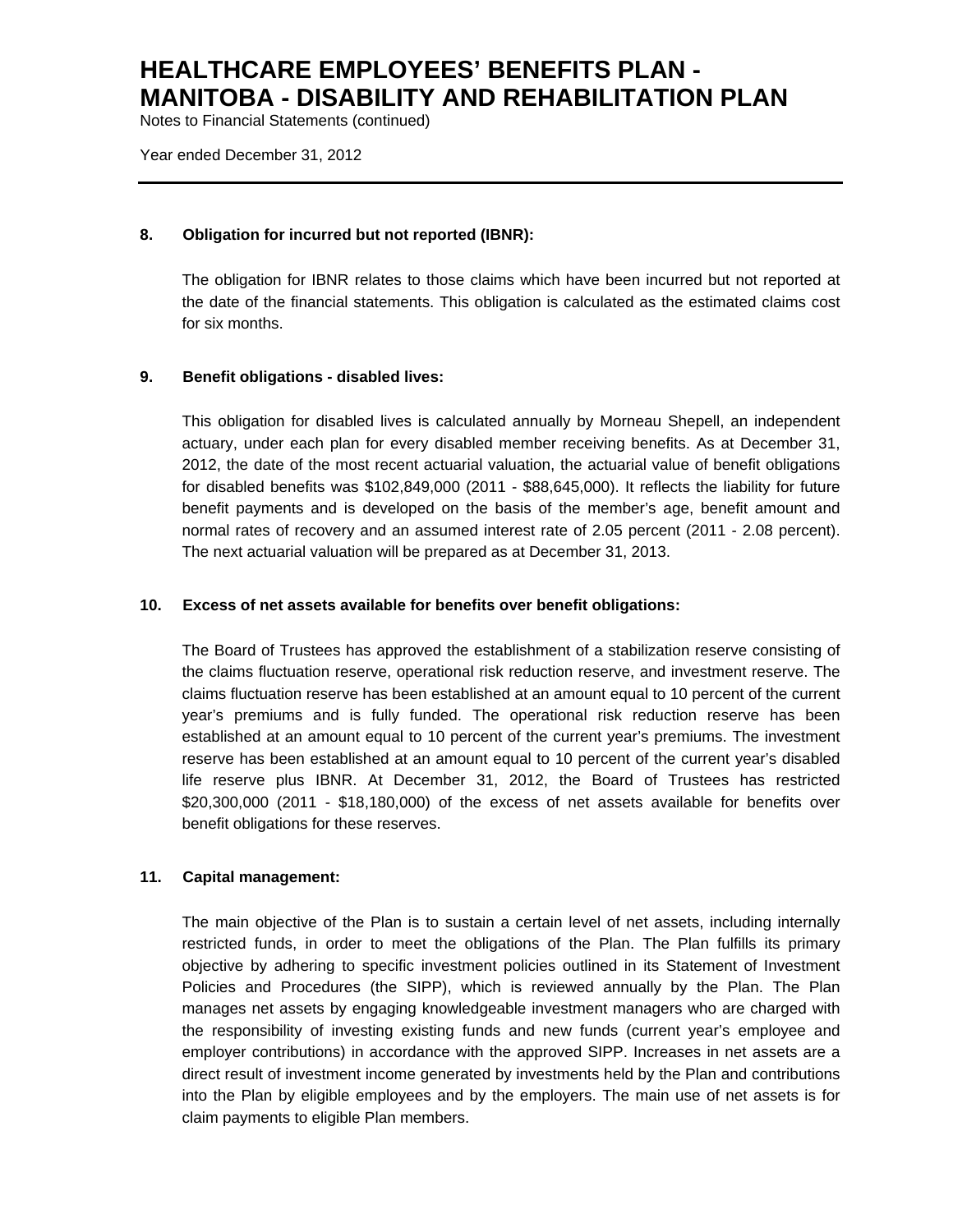Notes to Financial Statements (continued)

Year ended December 31, 2012

#### **12. Risk management:**

- (a) Market risk:
	- (i) Interest rate risk:

Interest rate risk arises from the possibility that changes in interest rates will affect future cash flows or fair values of financial instruments. The Plan's fixed income investments are exposed to the risk that the value of interest-bearing investments will fluctuate due to changes in the level of market interest rates. The Plan's exposure to interest rate risk is concentrated in its investment in the bond pooled funds. To properly manage the Plan's interest rate risk, appropriate guidelines on the weighting and duration for fixed income investments are set and monitored.

The remaining terms to contractual maturity of fixed income investments at December 31 are as follows:

|                                       | 2012                     | 2011                     |
|---------------------------------------|--------------------------|--------------------------|
| One to five years<br>After five years | 89,757,769<br>91.555.999 | 81,590,170<br>86,111,974 |
| Total market value                    | \$181,313,768            | \$167,702,144            |

As at December 31, 2012, if the prevailing interest rates were raised or lowered by 100 basis points, with all other factors held constant, net assets would likely have decreased or increased, respectively, by approximately \$11,518,000 (2011 - \$9,358,000). The Plan's interest rate sensitivity was determined based on portfolio weighted duration.

(ii) Foreign currency and other price risk:

The Plan believes it is not exposed to foreign currency or any other price risk in relation to the Plan's financial instruments.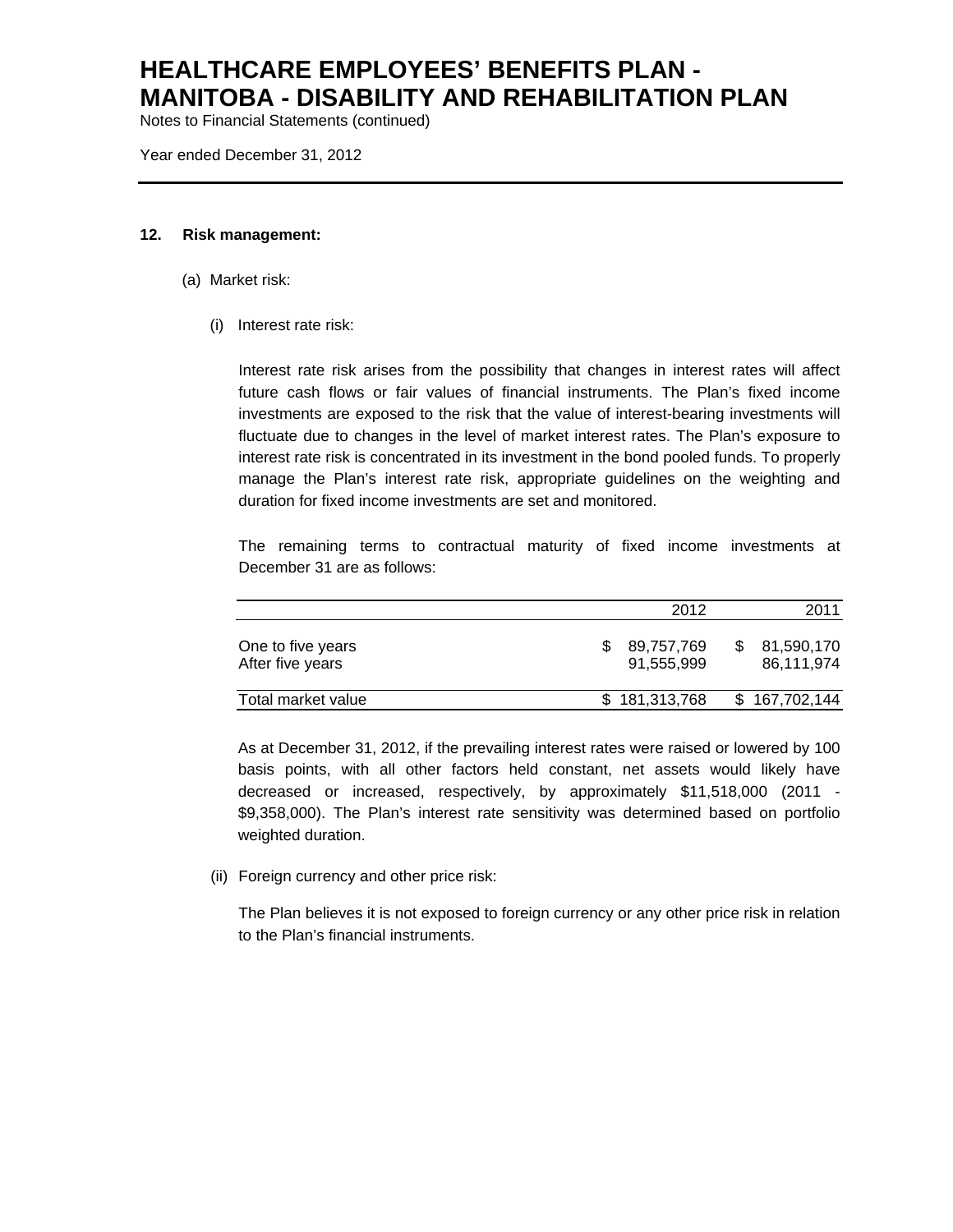Notes to Financial Statements (continued)

Year ended December 31, 2012

#### **12. Risk management (continued):**

(b) Credit risk:

The Plan is exposed to credit risk, which is the risk that a counterparty will be unable to pay amounts in full when due or requested. The Plan's greatest concentration of credit risk is in its fixed income securities. The fair value of the fixed income securities includes consideration of the creditworthiness of the debt issuer. All transactions in listed securities are settled or paid for upon delivery using approved brokers. The risk of default is considered minimal, as payment is made on a purchase once the securities have been received from the broker. For sales transactions, the securities are released once the broker has made payment.

The breakdown of the Plan's bond pooled funds by credit ratings from various rating agencies is presented below:

|                        | 2012              |        | 2011              |         |
|------------------------|-------------------|--------|-------------------|---------|
| Credit rating          | Fair value        |        | Fair value        |         |
|                        |                   |        |                   |         |
| AAA                    | \$<br>59,279,557  | 32.7%  | \$<br>67,936,139  | 40.5%   |
| AA                     | 42,030,117        | 23.2%  | 37,045,404        | 22.1%   |
| $\mathsf{A}$           | 56,227,935        | 31.0%  | 46,788,898        | 27.9%   |
| <b>BBB</b>             | 9,472,067         | 5.2%   | 14,573,316        | 8.7%    |
| <b>BB</b>              | 884,934           | 0.5%   |                   | $0.0\%$ |
| B                      | 9,364,356         | 5.2%   |                   | $0.0\%$ |
| Not rated              | 1,343,788         | 0.7%   |                   | $0.0\%$ |
| Short-term investments | 2.711.014         | 1.5%   | 1,358,387         | 0.8%    |
|                        | \$<br>181,313,768 | 100.0% | \$<br>167,702,144 | 100.0%  |

Credit risk associated with premiums and other receivables is minimized due to their nature. Premiums are collected from participating members through the payroll process. In 2012, a provision for doubtful other receivables of \$18,720 (2011 - \$133,943) has been recorded.

## (c) Liquidity risk:

Liquidity risk is the possibility that investments of the Plan cannot be readily converted into cash when required. The Plan may be subject to liquidity constraints because of insufficient volume in the markets for the securities of the Plan or other securities may be subject to legal or contractual restrictions on their resale. Liquidity risk is managed by investing the majority of the Plan's assets in investments that are traded in an active market and can be readily disposed. The Plan's claims payable and accrued liabilities and due to HEPP balances have contracted maturities of less than one year.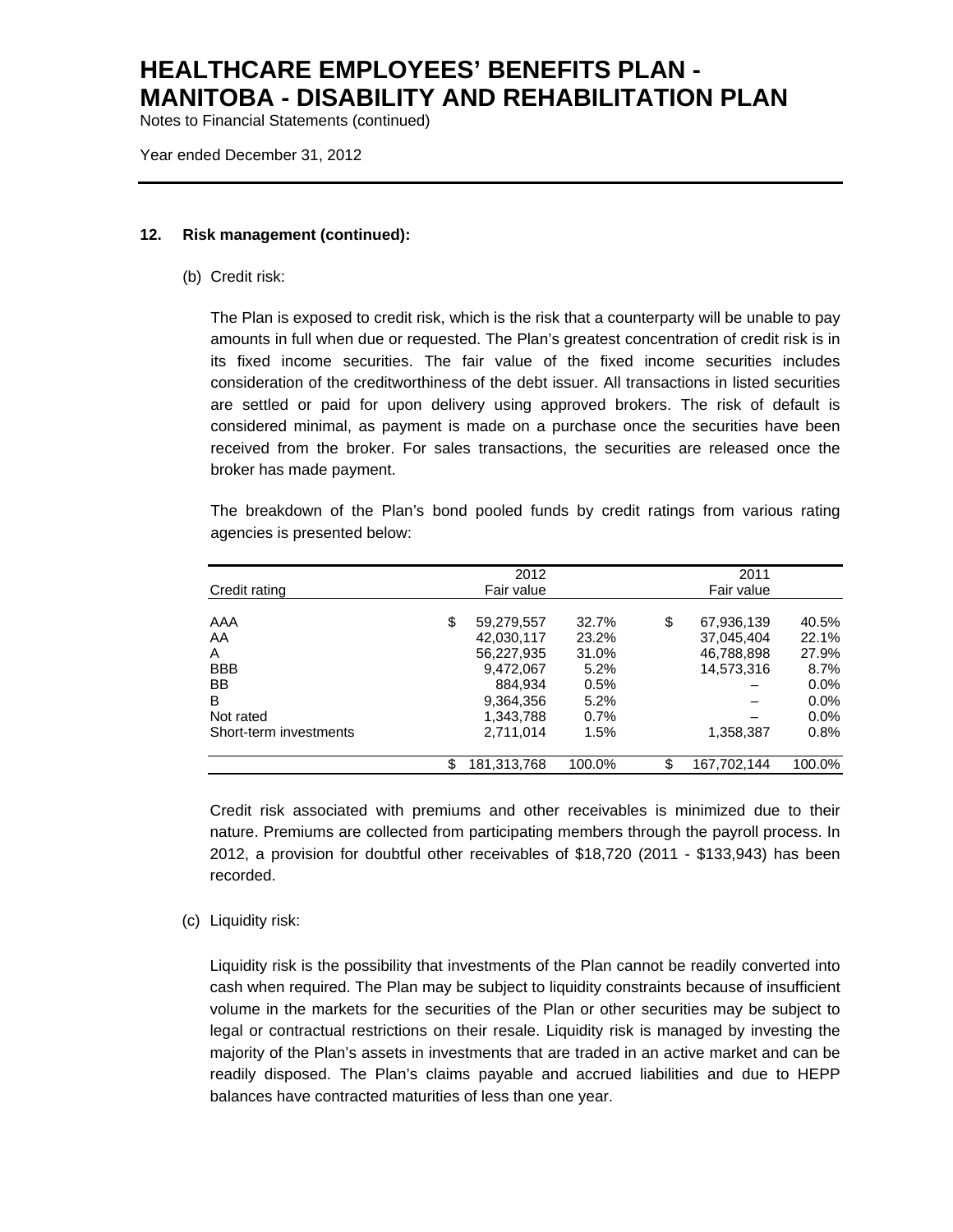Notes to Financial Statements (continued)

Year ended December 31, 2012

### **12. Risk management (continued):**

(d) Claims and premiums risk:

The nature of the unpaid claims is such that the establishment of obligations is based on known facts and interpretation of circumstances, on a case by case basis, and is therefore a complex and dynamic process influenced by a variety of factors.

Consequently, the establishment of obligations and premium rates relies on the judgment and opinions of a number of professionals, on historical precedent and trends, on prevailing legal, economic, social and regulatory trends and on expectations as to future developments. The process of determining premium rates and reserves necessarily involves risks that the actual results will deviate, perhaps substantially, from the best estimates made.

## **13. Fair value of financial instruments:**

The fair value of the financial assets and liabilities of the Plan approximates their carrying value due to their short-term nature (except cash and investments which are stated at fair value, note 5).

The Plan's assets which are recorded at fair value are required to be classified into one of three levels, depending on the inputs used for valuation. The hierarchy of inputs is summarized below:

- Level 1 Quoted prices (unadjusted) in active markets for identical assets or liabilities.
- Level 2 Inputs other than quoted prices included in Level 1 that are observable for the asset or liability, either directly (i.e. as prices) or indirectly (i.e. derived from prices).
- Level 3 Inputs for the asset or liability that are not based on observable market data (unobservable inputs).